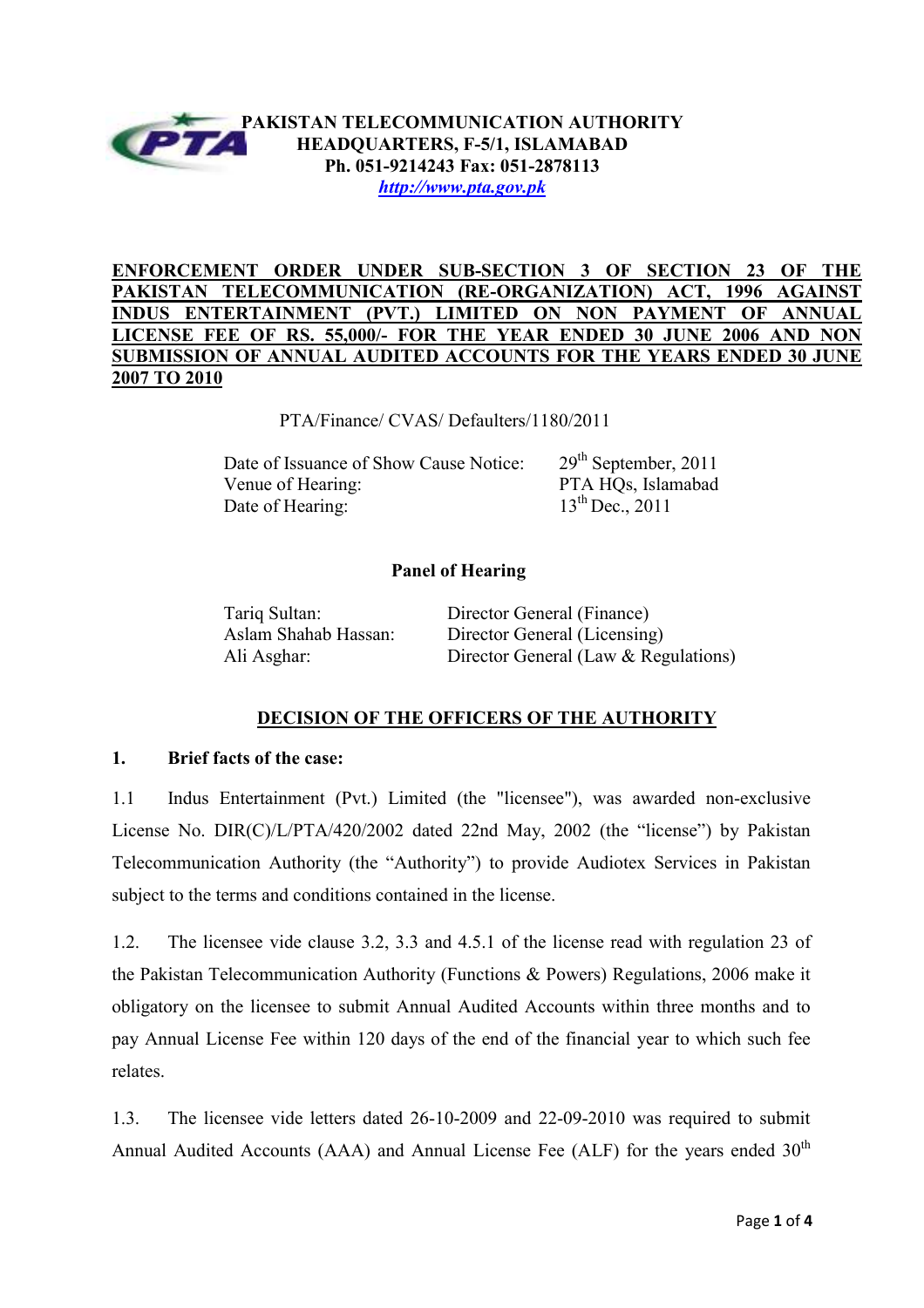June, 2007, 2008, 2009 and 2010 but despite repeated demands and reminders issued to the licensee, it has failed to comply with the same.

 1.4. Resultantly, due to contravention of the said license conditions read with applicable regulations, the Authority under section 23 of the Pakistan Telecommunication Authority (Re-organization) Act, 1996 issued a Show Cause Notice (SCN) on  $29<sup>th</sup>$  September, 2011 to the licensee, wherein the licensee was required to remedy the contravention by submitting AAAs and ALF within seven working days from the date of issuance of SCN and explain in writing as to why any order should not be passed under section 23 of the Act.

1.5. Before passing an enforcement order under sub-section 3 of Section 23 of the Act, the matter was fixed for hearing on  $13<sup>th</sup>$  December, 2011. It would be pertinent to mention here that SCN and hearing notice were issued on the address as provided and maintained by the licensee with the Authority. However, SCN issued to the licensee was received back undelivered. Since, no new address as per regulation 46 of the Pakistan Telecommunication Authority (Functions & Powers) Regulations, 2006 has been communicated hence the hearing panel has no option except to proceed *ex-parte* against the licensee as per available record.

1.6 The record perused and examined, it is concluded that the licensee did not pay any heed to observe and comply with the terms and conditions of license, letters issued to the licensee with respect to submission of AAAs and ALF as well as SCN issued to the licensee. The conduct of the licensee in terms of accomplishment of obligations contained in the license is non-serious and non-compliant which falls within the ambit of sub-section (3) of section 23 of the Act.

#### **2. Order:**

2.1 Keeping in view the above mentioned facts coupled with the available record, the officer(s) of the Authority hereby decide as under:

a. The license is hereby suspended for a period of one month or till the submission of annual audited accounts along with the payment of annual license fee for the financial years ended on  $30<sup>th</sup>$  June, 2007, 2008, 2009 and 2010 including late payment additional fee  $\omega$  2% per month on the outstanding amount for each month or part thereof for the years ended on  $30<sup>th</sup>$  June, 2007, 2008, 2009 and 2010 and payment of Rs. 55,000 for the year ended 30 June 2006, whichever is earlier.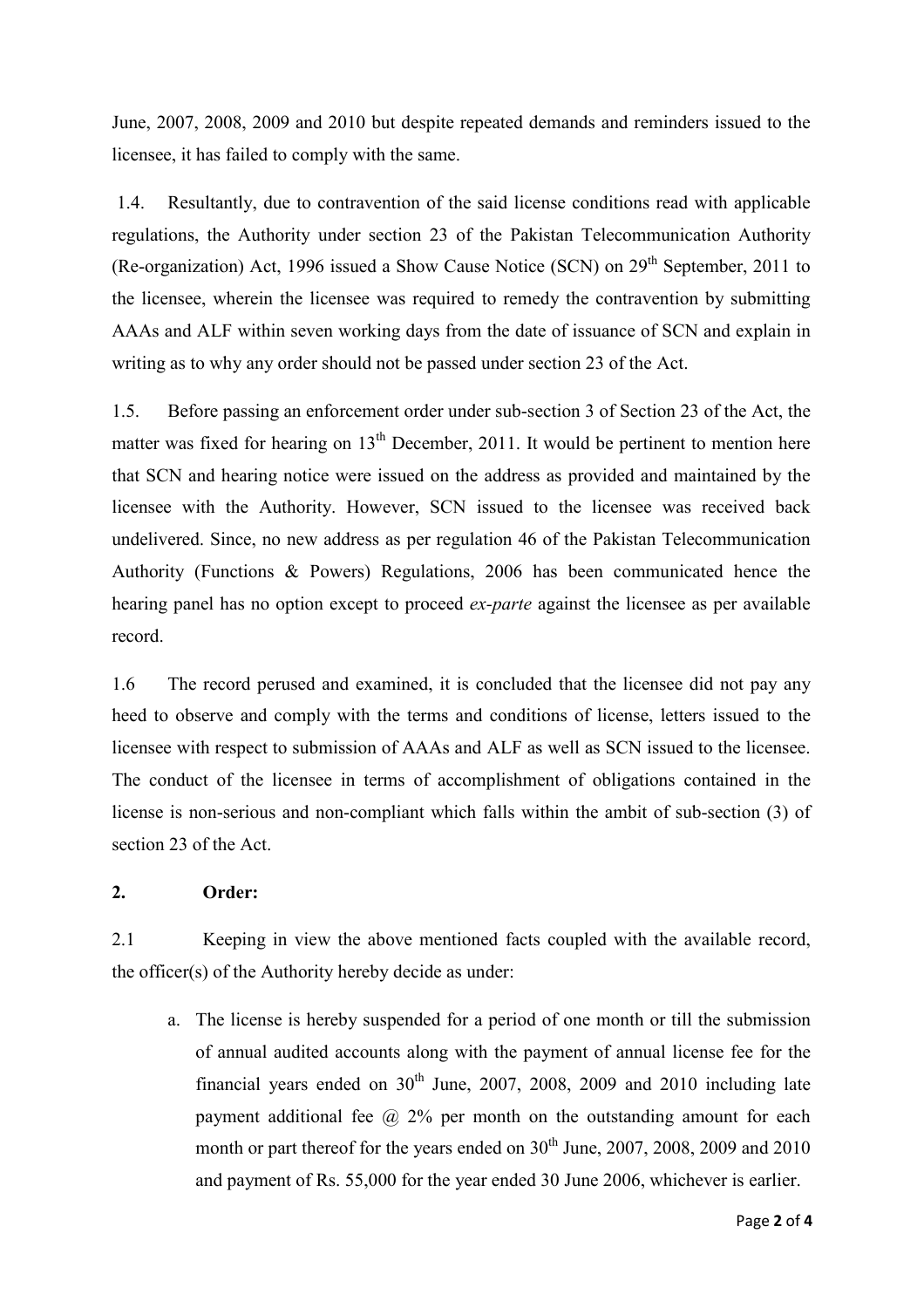- b. In case of non-compliance of Para 2.1 (a) above, license No. DIR(C)/L/PTA/420/2002 dated 22nd May, 2002 of the licensee i.e. Indus Entertainment (Pvt) Limited shall stand terminated upon expiration of one month after the date of issuance of this order without any further notice and recovery petition under Section 30 of the Act shall be initiated against the licensee.
- c. All LDI, LL and Mobile licensees are directed to suspend immediately all telecommunication facilities extended to the licensee pursuant to the license till further orders of the Authority.

 $\mathcal{L}_\text{max}$ Tariq Sultan Director General (Finance)

 $\_$  , and the set of the set of the set of the set of the set of the set of the set of the set of the set of the set of the set of the set of the set of the set of the set of the set of the set of the set of the set of th Aslam Shahab Hassan Ali Asghar<br>Director General (Licensing) Director General (Law & Reg

Director General (Law  $&$  Regulations)

This enforcement order signed on and comprises of 03 pages only.

Under section 7(2) of the Pakistan Telecommunication (Re-organization) Act, 1996 read with rule 27 of the Pakistan Telecommunication Rules 2000 and regulation 40 of the Pakistan Telecommunication (Functions &